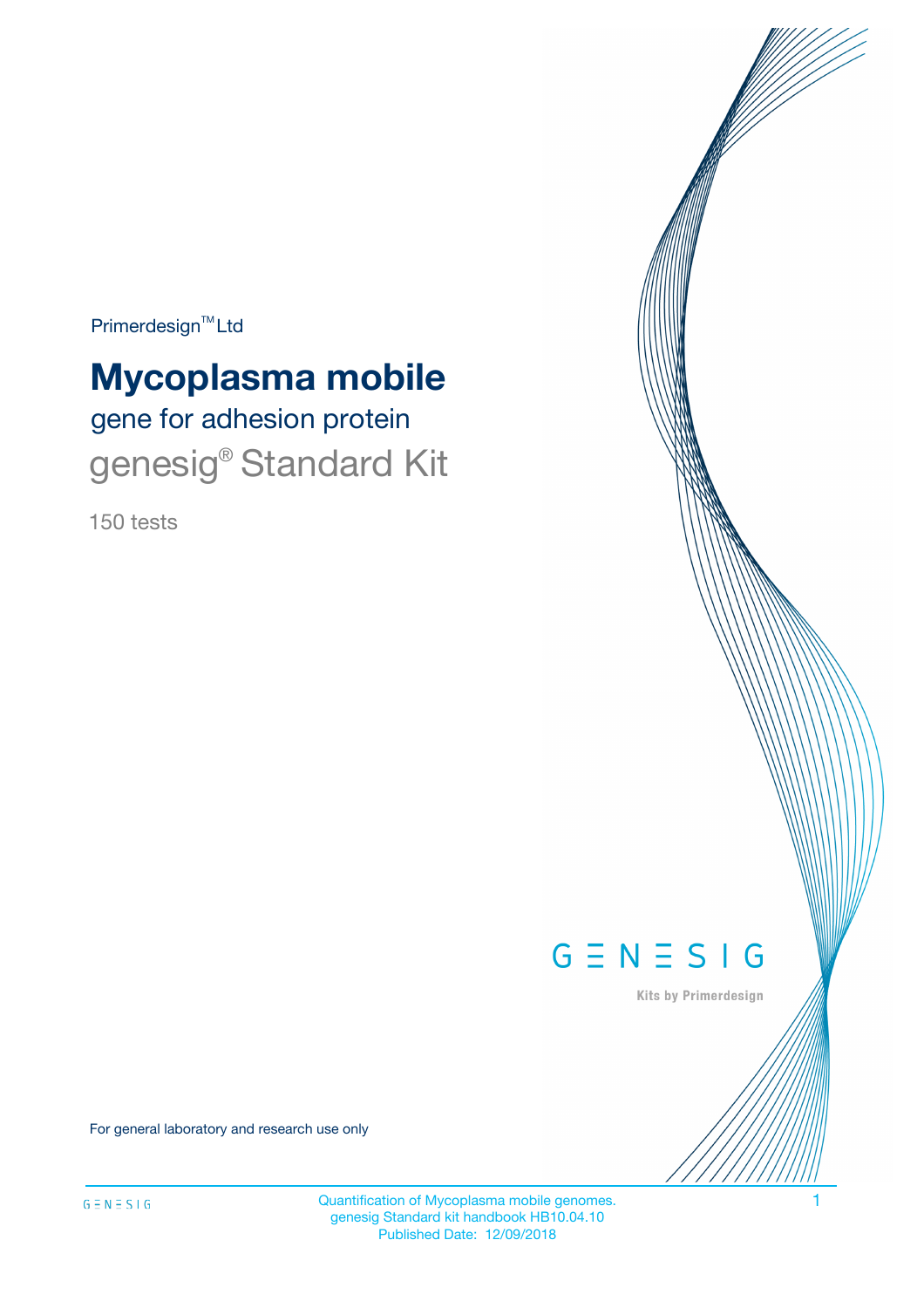## Introduction to Mycoplasma mobile

Mycoplasma mobile is a gram positive bacterium in the genus Mycoplasma. Species in the genus Mycoplasma are self-replicating, wall-less bacteria with small genomes, with fewer than 1000 genes. This feature means they are one of the best represented phylogenetic classes.

Initially isolated from the Tench fish (Tinca tinca) in the 1970s, M.mobile is pathogenic and binds to the gills of freshwater fish causing necrosis. M.mobile grows optimally at 20°C and can be distinguished through the characteristic of "smooth translocation" in which it glides across a glass surface at speeds of up to 7μm/sec. This is an ATP-powered process where the organisms' "leg proteins" propel the cells by repeatedly catching and releasing sialic acids on the solid surface. This gliding motion is thought to be involved in M.mobile parasitism. The organism has various mechanisms that allow it to evade host immune systems.

Fast and accurate detection with real time PCR can be extremely beneficial.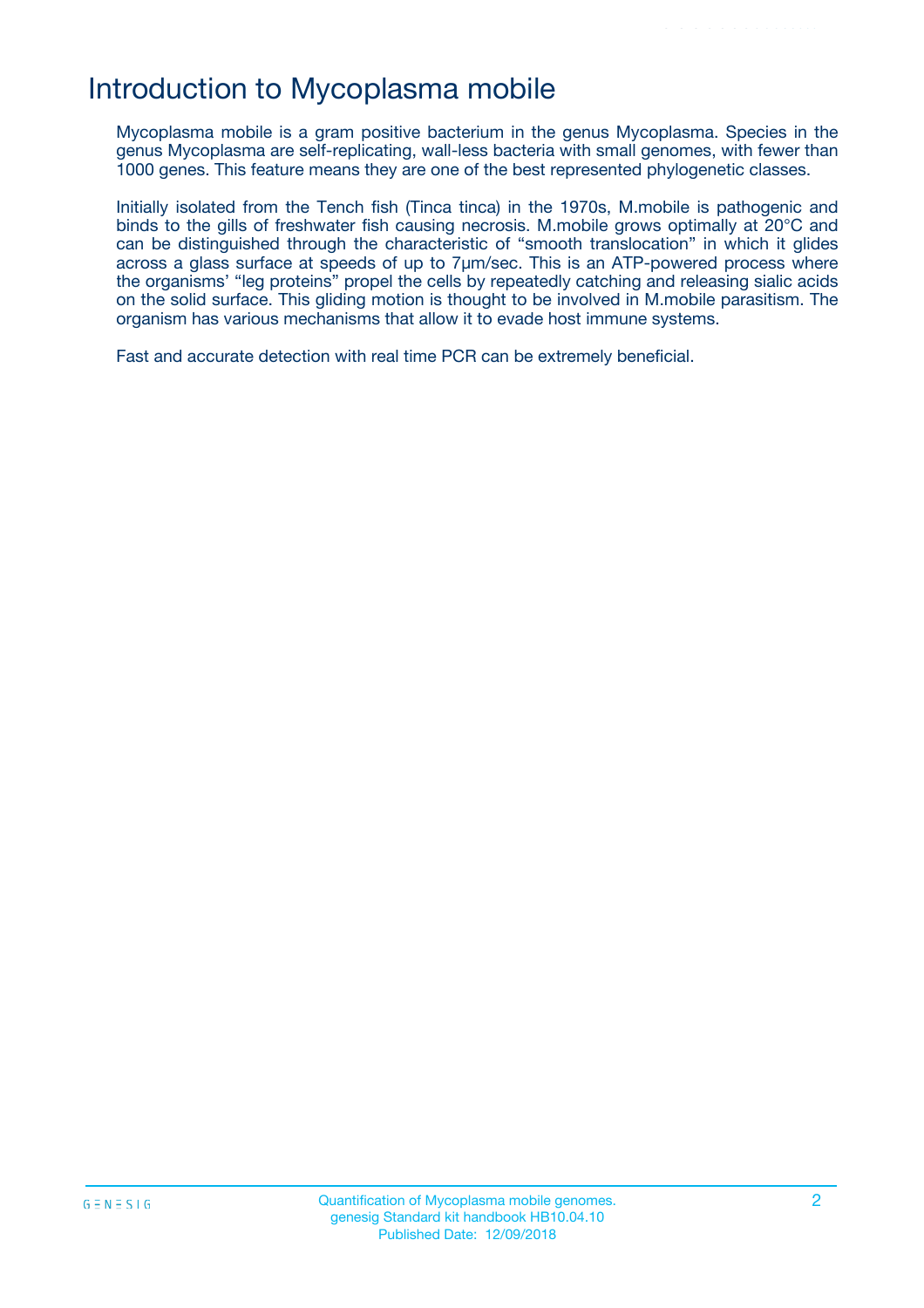## **Specificity**

The Primerdesign genesig Kit for Mycoplasma mobile (M.mobile) genomes is designed for the in vitro quantification of M.mobile genomes. The kit is designed to have a broad detection profile. Specifically, the primers represent 100% homology with over 95% of the NCBI database reference sequences available at the time of design.

The dynamics of genetic variation means that new sequence information may become available after the initial design. Primerdesign periodically reviews the detection profiles of our kits and when required releases new versions.

At the time of design there were a limited number of M.mobile sequences available in the NCBI database. Therefore any variation between strains yet to be sequenced may not be reflected in the design. All assay designs are periodically reviewed to ensure the design is still effective with any updates to publicly available sequences.

If you require further information, or have a specific question about the detection profile of this kit then please send an e.mail to enquiry@primerdesign.co.uk and our bioinformatics team will answer your question.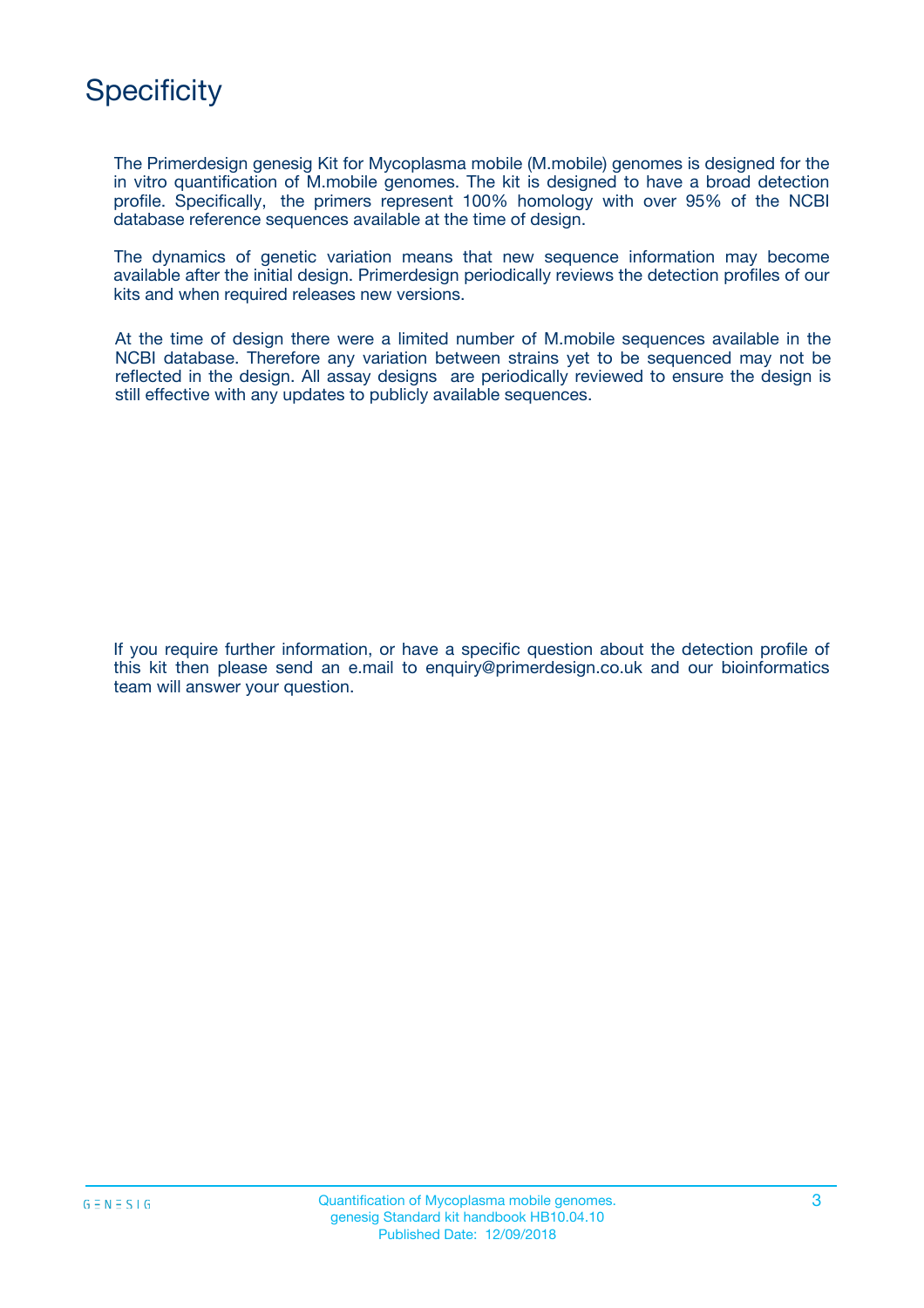## Kit contents

- **M.mobile specific primer/probe mix (150 reactions BROWN)** FAM labelled
- **M.mobile positive control template (for Standard curve RED)**
- **RNase/DNase free water (WHITE)** for resuspension of primer/probe mixes
- **Template preparation buffer (YELLOW)** for resuspension of positive control template and standard curve preparation

## Reagents and equipment to be supplied by the user

### **Real-time PCR Instrument**

#### **Extraction kit**

This kit is recommended for use with genesig Easy DNA/RNA extraction kit. However, it is designed to work well with all processes that yield high quality RNA and DNA with minimal PCR inhibitors.

#### **oasig**TM **lyophilised or Precision**®**PLUS 2X qPCR Master Mix**

This kit is intended for use with oasig or PrecisionPLUS2X qPCR Master Mix.

**Pipettors and Tips**

**Vortex and centrifuge**

**Thin walled 1.5 ml PCR reaction tubes**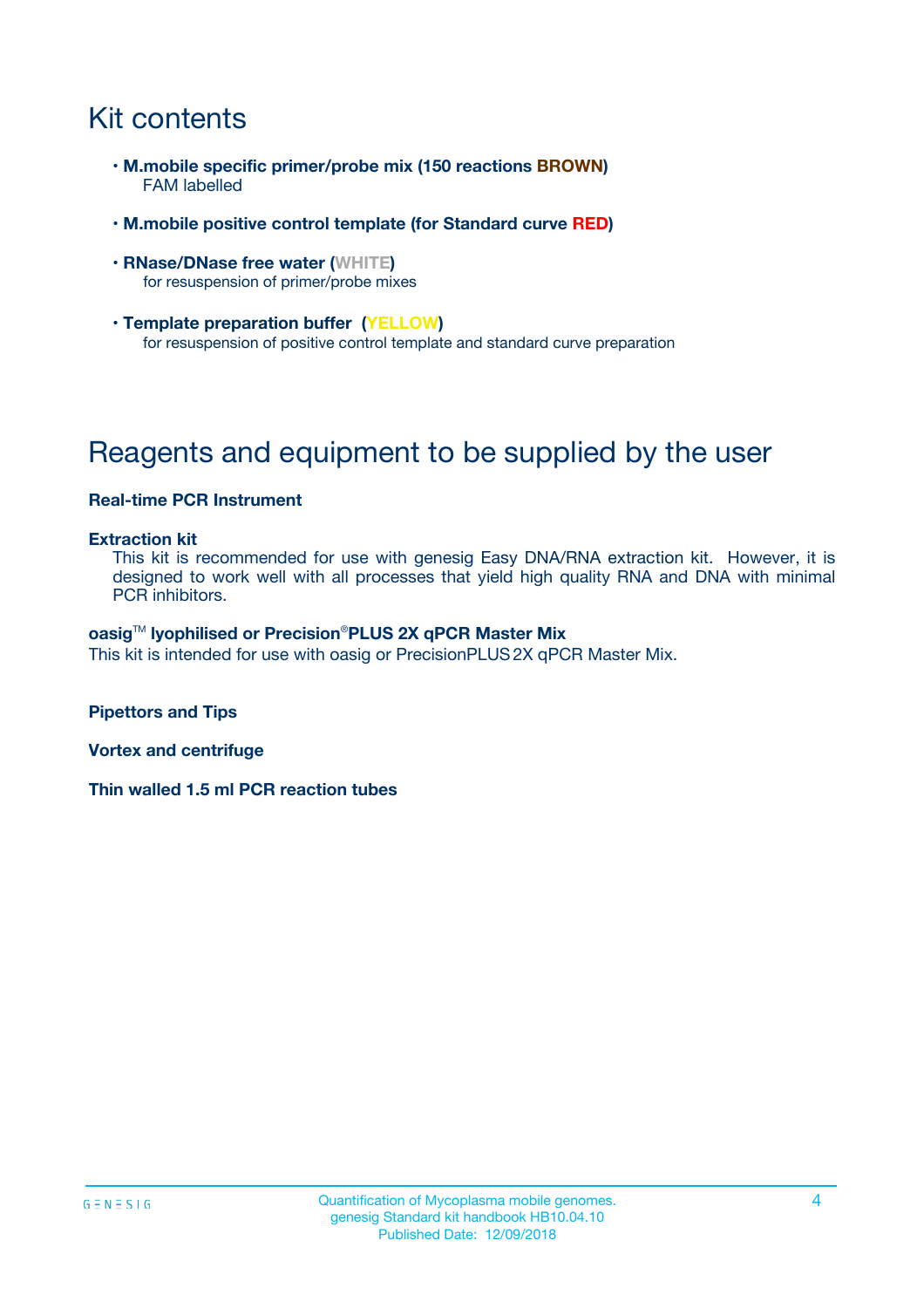### Kit storage and stability

This kit is stable at room temperature but should be stored at -20ºC on arrival. Once the lyophilised components have been resuspended they should not be exposed to temperatures above -20°C for longer than 30 minutes at a time and unnecessary repeated freeze/thawing should be avoided. The kit is stable for six months from the date of resuspension under these circumstances.

If a standard curve dilution series is prepared this can be stored frozen for an extended period. If you see any degradation in this serial dilution a fresh standard curve can be prepared from the positive control.

Primerdesign does not recommend using the kit after the expiry date stated on the pack.

### Suitable sample material

All kinds of sample material suited for PCR amplification can be used. Please ensure the samples are suitable in terms of purity, concentration, and DNA integrity. Always run at least one negative control with the samples. To prepare a negative-control, replace the template DNA sample with RNase/DNase free water.

### Dynamic range of test

Under optimal PCR conditions genesig M.mobile detection kits have very high priming efficiencies of >95% and can detect less than 100 copies of target template.

### Notices and disclaimers

This product is developed, designed and sold for research purposes only. It is not intended for human diagnostic or drug purposes or to be administered to humans unless clearly expressed for that purpose by the Food and Drug Administration in the USA or the appropriate regulatory authorities in the country of use. During the warranty period Primerdesign genesig detection kits allow precise and reproducible data recovery combined with excellent sensitivity. For data obtained by violation to the general GLP guidelines and the manufacturer's recommendations the right to claim under guarantee is expired. PCR is a proprietary technology covered by several US and foreign patents. These patents are owned by Roche Molecular Systems Inc. and have been sub-licensed by PE Corporation in certain fields. Depending on your specific application you may need a license from Roche or PE to practice PCR. Additional information on purchasing licenses to practice the PCR process may be obtained by contacting the Director of Licensing at Roche Molecular Systems, 1145 Atlantic Avenue, Alameda, CA 94501 or Applied Biosystems business group of the Applera Corporation, 850 Lincoln Centre Drive, Foster City, CA 94404. In addition, the 5' nuclease assay and other homogeneous amplification methods used in connection with the PCR process may be covered by U.S. Patents 5,210,015 and 5,487,972, owned by Roche Molecular Systems, Inc, and by U.S. Patent 5,538,848, owned by The Perkin-Elmer Corporation.

### Trademarks

Primerdesign™ is a trademark of Primerdesign Ltd.

genesig $^\circledR$  is a registered trademark of Primerdesign Ltd.

The PCR process is covered by US Patents 4,683,195, and 4,683,202 and foreign equivalents owned by Hoffmann-La Roche AG. BI, ABI PRISM® GeneAmp® and MicroAmp® are registered trademarks of the Applera Genomics (Applied Biosystems Corporation). BIOMEK® is a registered trademark of Beckman Instruments, Inc.; iCycler™ is a registered trademark of Bio-Rad Laboratories, Rotor-Gene is a trademark of Corbett Research. LightCycler™ is a registered trademark of the Idaho Technology Inc. GeneAmp®, TaqMan® and AmpliTaqGold® are registered trademarks of Roche Molecular Systems, Inc., The purchase of the Primerdesign reagents cannot be construed as an authorization or implicit license to practice PCR under any patents held by Hoffmann-LaRoche Inc.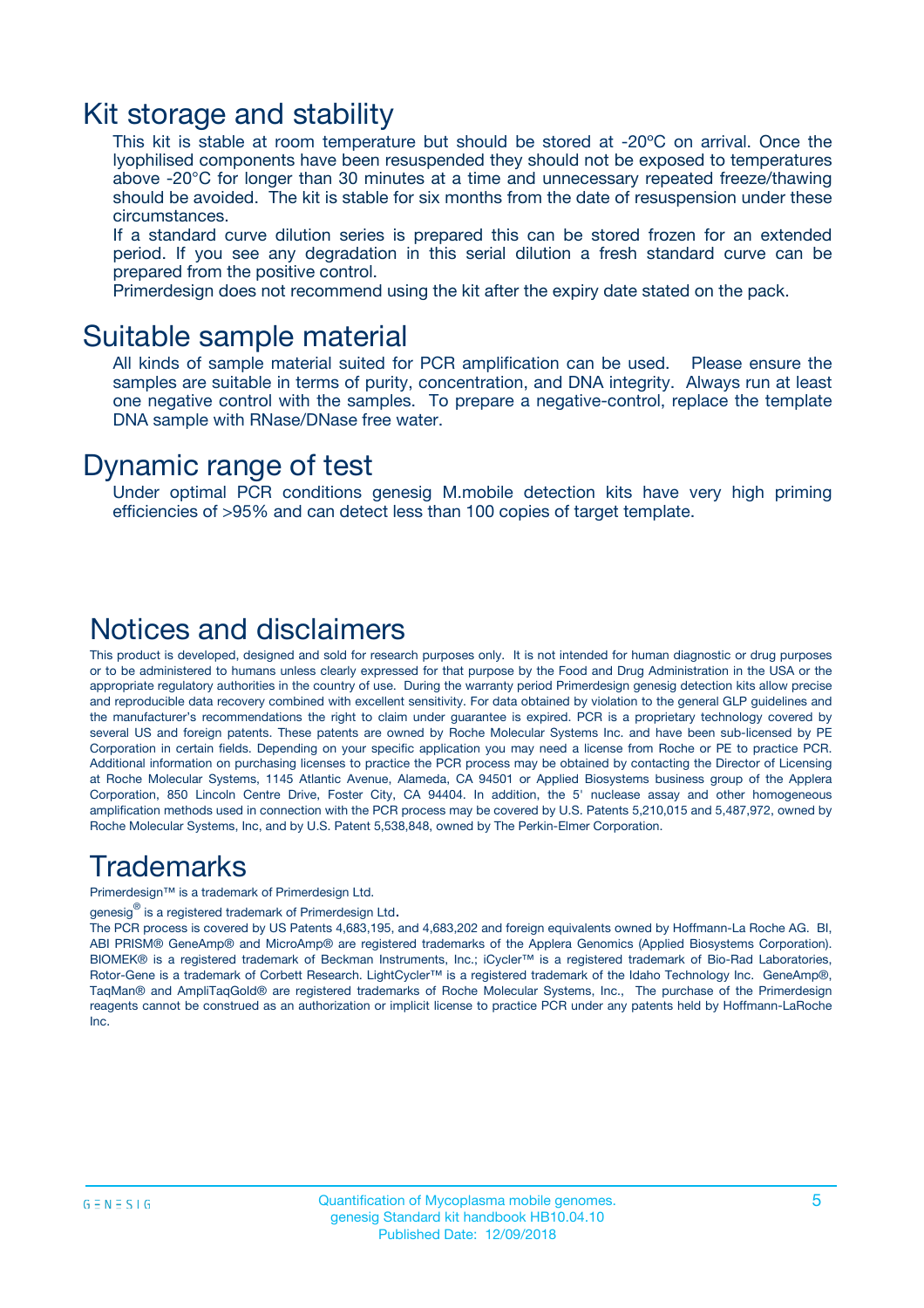## Principles of the test

#### **Real-time PCR**

A M.mobile specific primer and probe mix is provided and this can be detected through the FAM channel.

The primer and probe mix provided exploits the so-called TaqMan® principle. During PCR amplification, forward and reverse primers hybridize to the M.mobile DNA. A fluorogenic probe is included in the same reaction mixture which consists of a DNA probe labeled with a 5`-dye and a 3`-quencher. During PCR amplification, the probe is cleaved and the reporter dye and quencher are separated. The resulting increase in fluorescence can be detected on a range of qPCR platforms.

#### **Positive control**

For copy number determination and as a positive control for the PCR set up, the kit contains a positive control template. This can be used to generate a standard curve of M.mobile copy number / Cq value. Alternatively the positive control can be used at a single dilution where full quantitative analysis of the samples is not required. Each time the kit is used, at least one positive control reaction must be included in the run. A positive result indicates that the primers and probes for detecting the target M.mobile gene worked properly in that particular experimental scenario. If a negative result is obtained the test results are invalid and must be repeated. Care should be taken to ensure that the positive control does not contaminate any other kit component which would lead to false-positive results. This can be achieved by handling this component in a Post PCR environment. Care should also be taken to avoid cross-contamination of other samples when adding the positive control to the run. This can be avoided by sealing all other samples and negative controls before pipetting the positive control into the positive control well.

#### **Negative control**

To validate any positive findings a negative control reaction should be included every time the kit is used. For this reaction the RNase/DNase free water should be used instead of template. A negative result indicates that the reagents have not become contaminated while setting up the run.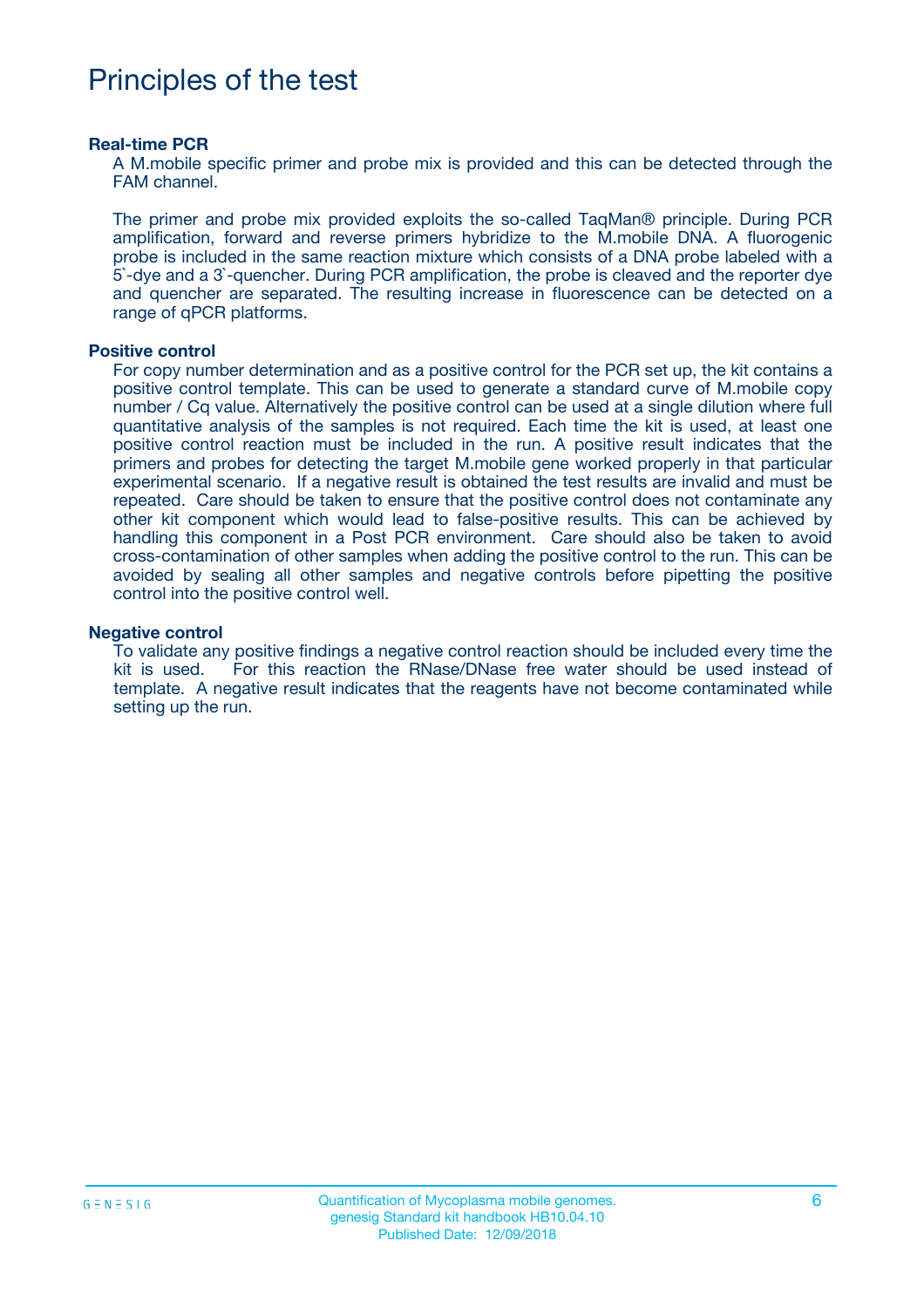### Resuspension protocol

To minimize the risk of contamination with foreign DNA, we recommend that all pipetting be performed in a PCR clean environment. Ideally this would be a designated PCR lab or PCR cabinet. Filter tips are recommended for all pipetting steps.

#### **1. Pulse-spin each tube in a centrifuge before opening.**

This will ensure lyophilised primer and probe mix is in the base of the tube and is not spilt upon opening the tube.

**2. Resuspend the kit components in the RNase/DNase free water supplied, according to the table below.**

To ensure complete resuspension, vortex each tube thoroughly.

| Component - resuspend in water    | Volume |
|-----------------------------------|--------|
| <b>Pre-PCR pack</b>               |        |
| M.mobile primer/probe mix (BROWN) | 165 µl |

#### **3. Resuspend the positive control template in the template preparation buffer supplied, according to the table below:**

To ensure complete resuspension, vortex the tube thoroughly.

| Component - resuspend in template preparation buffer | Wolume' |
|------------------------------------------------------|---------|
| <b>Post-PCR heat-sealed foil</b>                     |         |
| M.mobile Positive Control Template (RED) *           | 500 µl  |

\* This component contains high copy number template and is a VERY significant contamination risk. It must be opened and handled in a separate laboratory environment, away from the other components.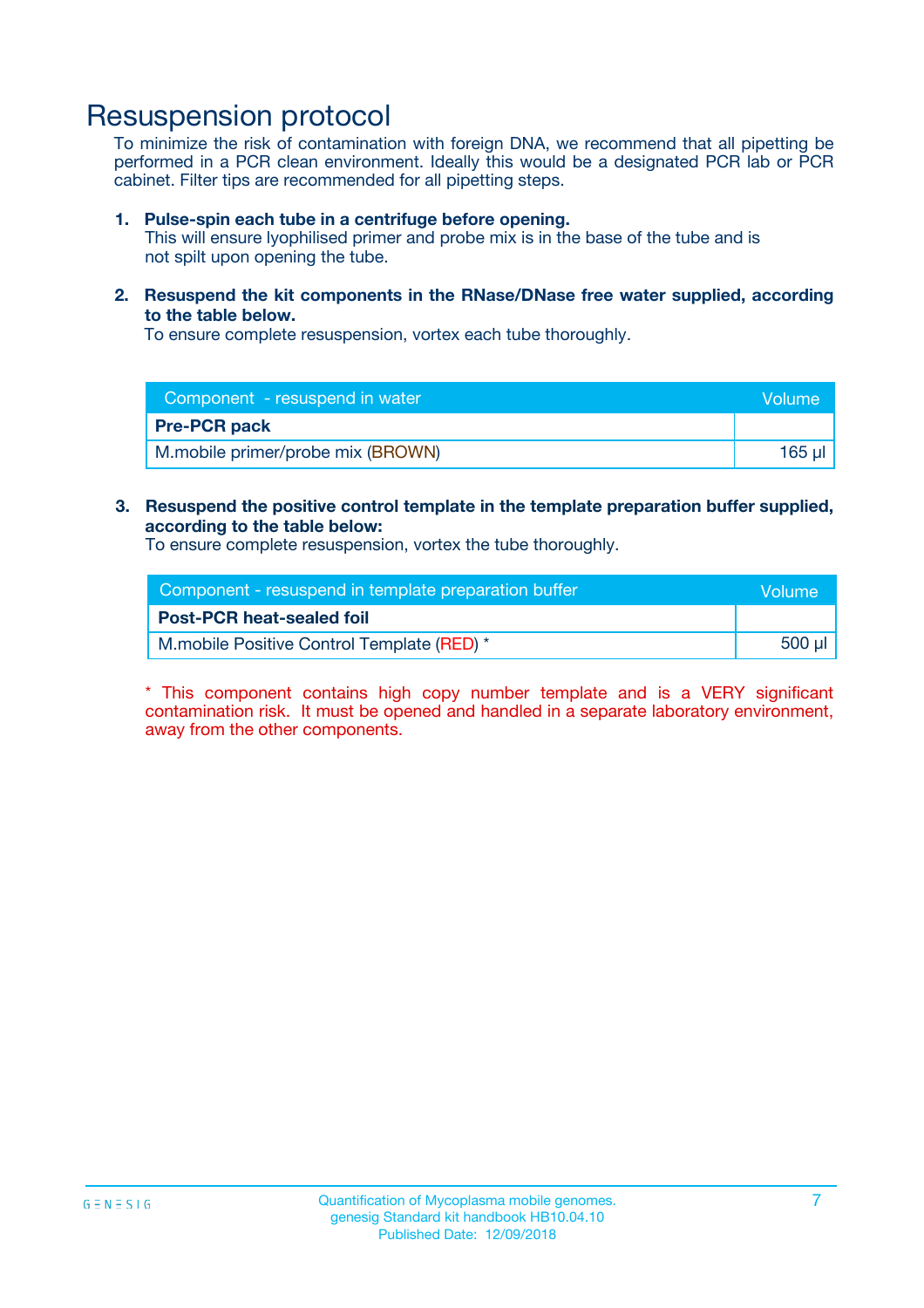## qPCR detection protocol

**1. For each DNA sample prepare a reaction mix according to the table below:** Include sufficient reactions for positive and negative controls.

| Component                                 | Volume   |
|-------------------------------------------|----------|
| oasig or PrecisionPLUS 2X qPCR Master Mix | 10 $\mu$ |
| M.mobile primer/probe mix (BROWN)         | 1 $\mu$  |
| <b>RNase/DNase free water (WHITE)</b>     | $4 \mu$  |
| <b>Final Volume</b>                       | $15 \mu$ |

- **2. Pipette 15µl of this mix into each well according to your qPCR experimental plate set up.**
- **3. Prepare DNA templates for each of your samples.**
- **4. Pipette 5µl of DNA template into each well, according to your experimental plate set up.**

For negative control wells use 5µl of RNase/DNase free water. The final volume in each well is 20µl.

**5. If a standard curve is included for quantitative analysis, prepare a reaction mix according to the table below:**

| Component                                 | Volume          |
|-------------------------------------------|-----------------|
| oasig or PrecisionPLUS 2X qPCR Master Mix | 10 µl           |
| M.mobile primer/probe mix (BROWN)         | 1 µI            |
| <b>RNase/DNase free water (WHITE)</b>     | $4 \mu$         |
| <b>Final Volume</b>                       | 15 <sub>µ</sub> |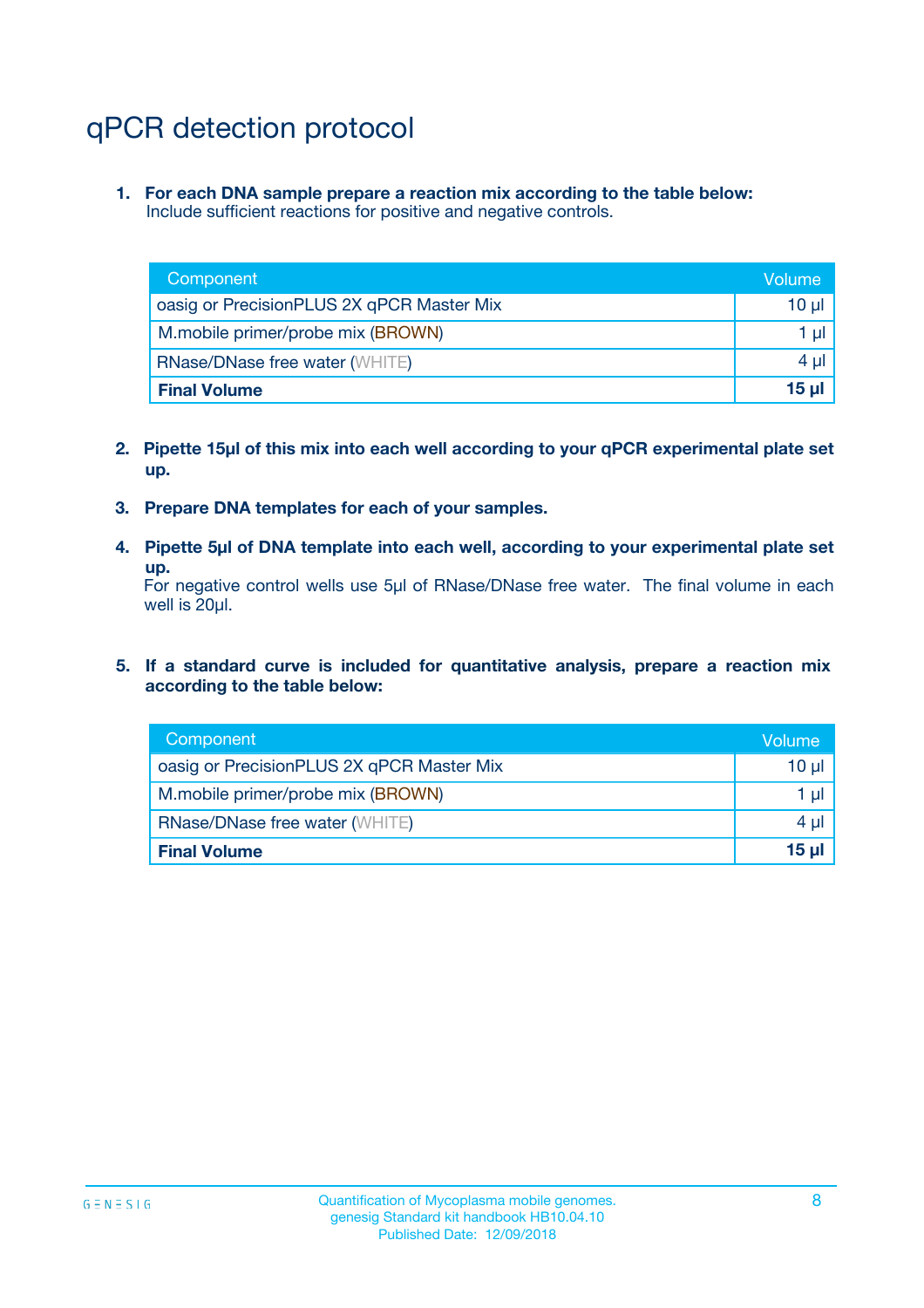### **6. Preparation of a standard curve dilution series.**

- 1) Pipette 90µl of template preparation buffer into 5 tubes and label 2-6
- 2) Pipette 10µl of Positive Control Template (RED) into tube 2
- 3) Vortex thoroughly
- 4) Change pipette tip and pipette 10µl from tube 2 into tube 3
- 5) Vortex thoroughly

Repeat steps 4 and 5 to complete the dilution series

| <b>Standard Curve</b>         | <b>Copy Number</b>     |
|-------------------------------|------------------------|
| Tube 1 Positive control (RED) | $2 \times 10^5$ per µl |
| Tube 2                        | $2 \times 10^4$ per µl |
| Tube 3                        | $2 \times 10^3$ per µl |
| Tube 4                        | $2 \times 10^2$ per µl |
| Tube 5                        | 20 per µl              |
| Tube 6                        | 2 per µl               |

7. Pipette 5µl of standard template into each well for the standard curve according to your experimental plate set up. The final volume in each well is 20µl.

## qPCR amplification protocol

Amplification conditions using oasig or PrecisionPLUS2X qPCR Master Mix.

|             | <b>Step</b>       | <b>Time</b>     | <b>Temp</b> |
|-------------|-------------------|-----------------|-------------|
|             | Enzyme activation | 2 min           | 95 °C       |
| Cycling x50 | Denaturation      | 10 <sub>s</sub> | 95 °C       |
|             | DATA COLLECTION * | 60 s            | 60 °C       |

\* Fluorogenic data should be collected during this step through the FAM channel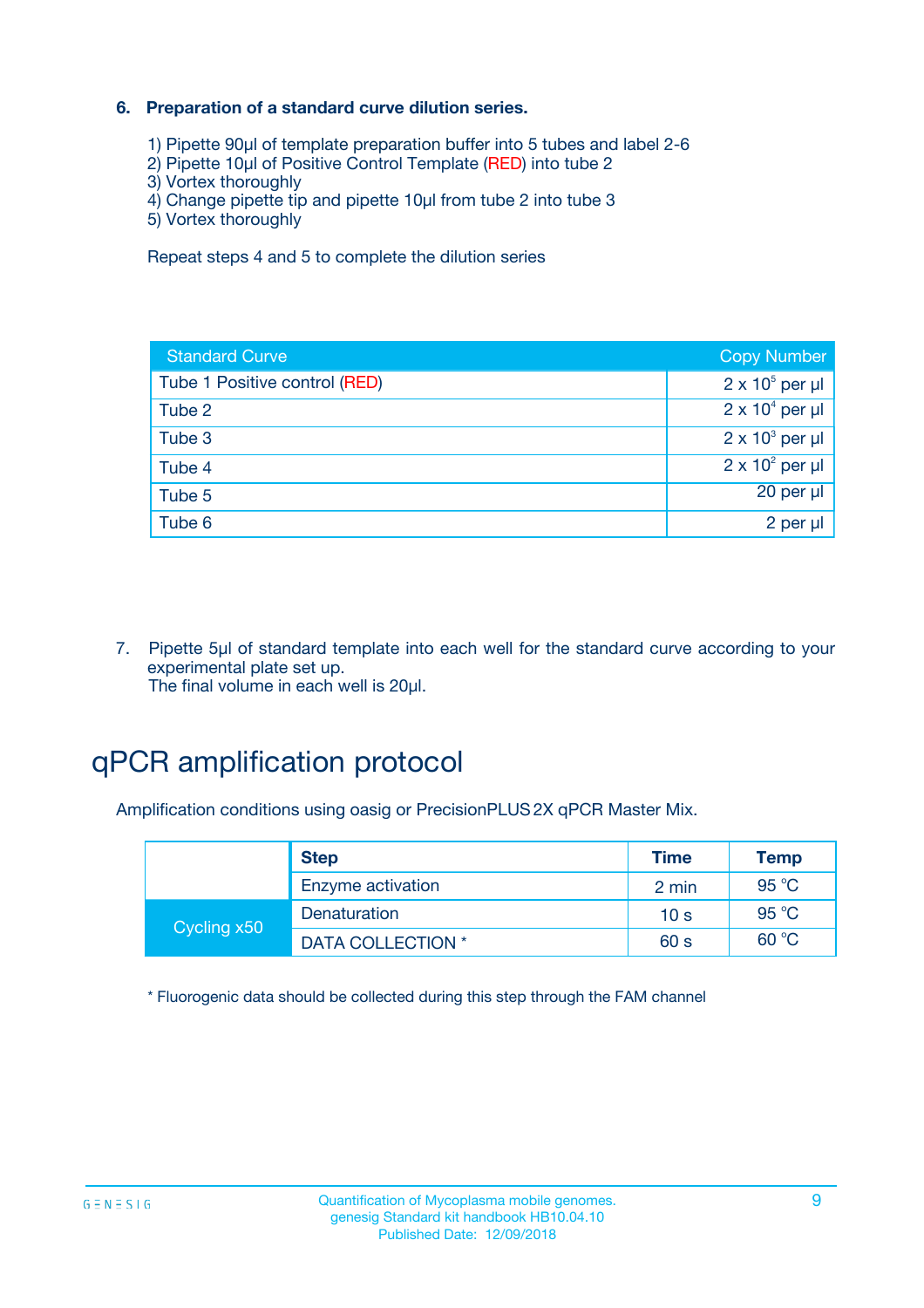### NO Enviro Commensal Interpretation of results

| <b>Target</b> | <b>Positive</b><br>control | <b>Negative</b><br>control | Interpretation                                               |
|---------------|----------------------------|----------------------------|--------------------------------------------------------------|
|               |                            |                            | <b>POSITIVE QUANTITATIVE RESULT</b><br>calculate copy number |
|               |                            |                            | <b>NEGATIVE RESULT</b>                                       |
| $+ 1 -$       |                            | $\leq 35$                  | <b>EXPERIMENT FAILED</b><br>due to test contamination        |
|               |                            | > 35                       | $\ast$                                                       |
|               |                            |                            | <b>EXPERIMENT FAILED</b>                                     |

Positive control template (RED) is expected to amplify between Cq 16 and 23. Failure to satisfy this quality control criterion is a strong indication that the experiment has been compromised

\*Where the test sample is positive and the negative control is positive with a  $Cq > 35$ , the sample must be reinterpreted based on the relative signal strength of the two results:



If the sample amplifies  $> 5$  Cq earlier than the negative control then the sample should be reinterpreted (via the table above) with the negative control verified as negative.



If the sample amplifies  $< 5$  Cq earlier than the negative control then the positive sample result is invalidated and the result should be determined inconclusive due to test contamination. The test for this sample should be repeated.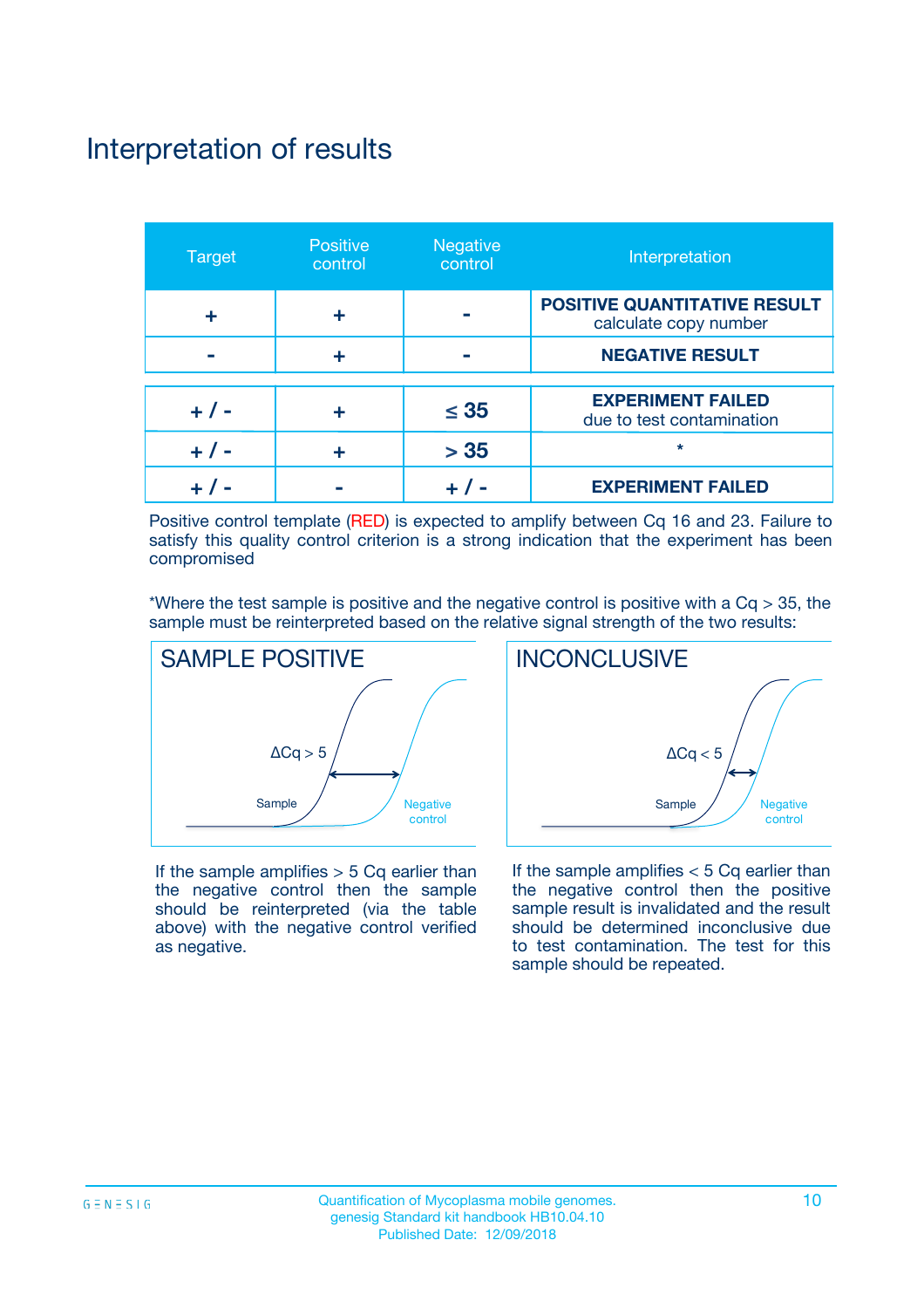$Primerdesign^{\text{TM}}Ltd$ 

# genesig® Standard Kit

150 tests



Kits by Primerdesign

For general laboratory and research use only

Quantification of genomes. 11 genesig Standard kit handbook HB10.04.10 Published Date: 12/09/2018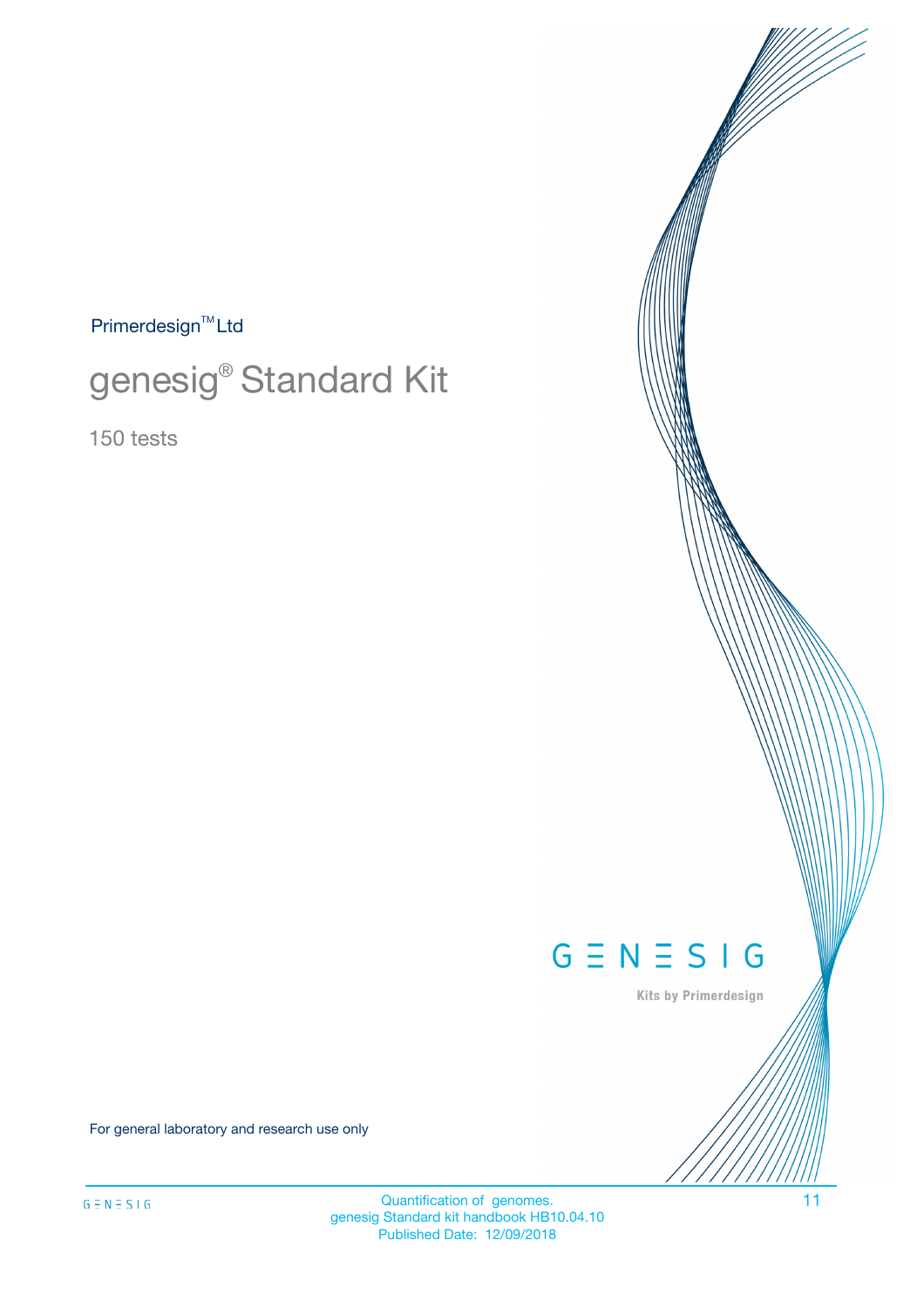## Introduction to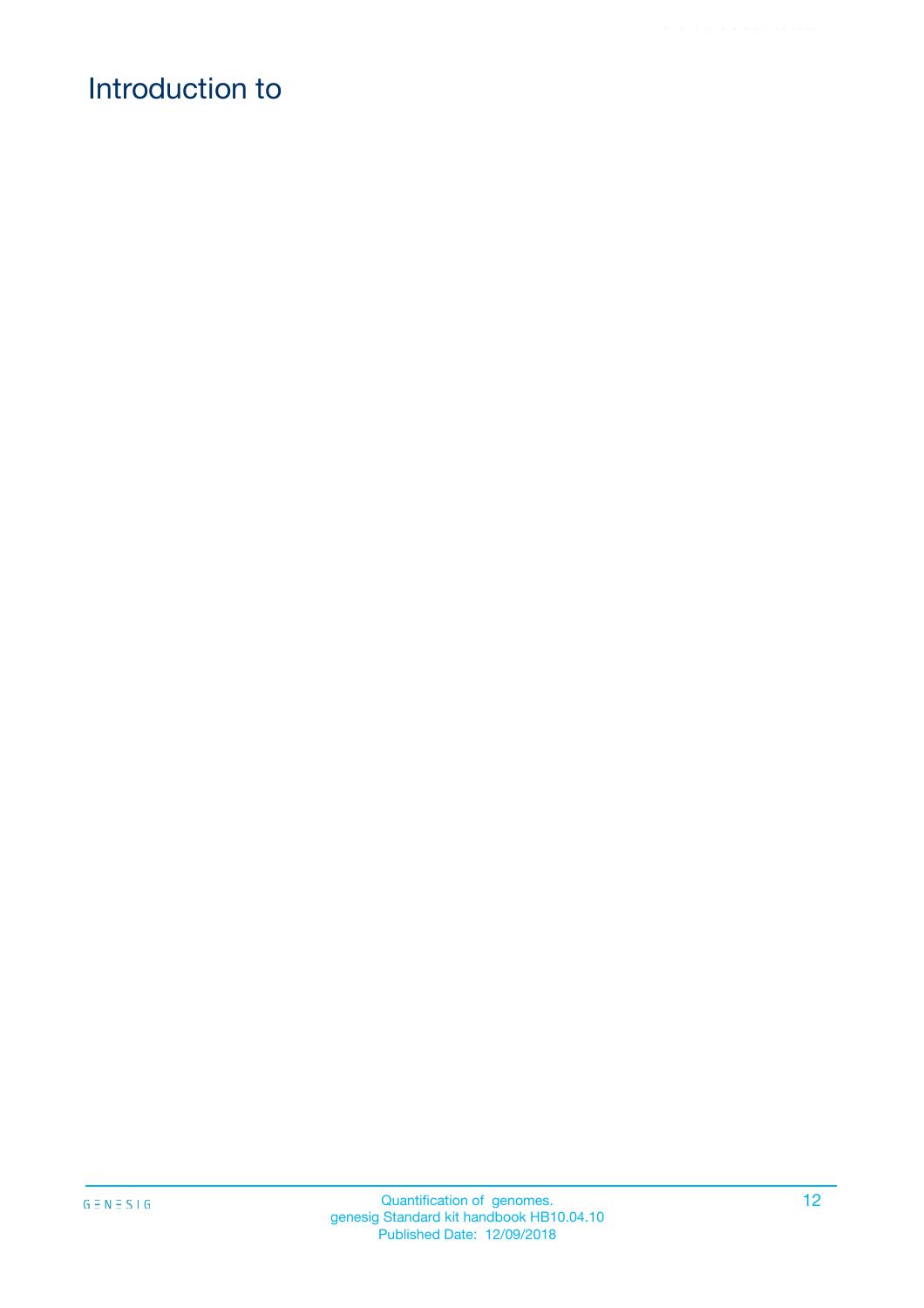

The Primerdesign genesig Kit for () genomes is designed for the in vitro quantification of genomes. The kit is designed to have a broad detection profile. Specifically, the primers represent 100% homology with over 95% of the NCBI database reference sequences available at the time of design.

The dynamics of genetic variation means that new sequence information may become available after the initial design. Primerdesign periodically reviews the detection profiles of our kits and when required releases new versions.

If you require further information, or have a specific question about the detection profile of this kit then please send an e.mail to enquiry@primerdesign.co.uk and our bioinformatics team will answer your question.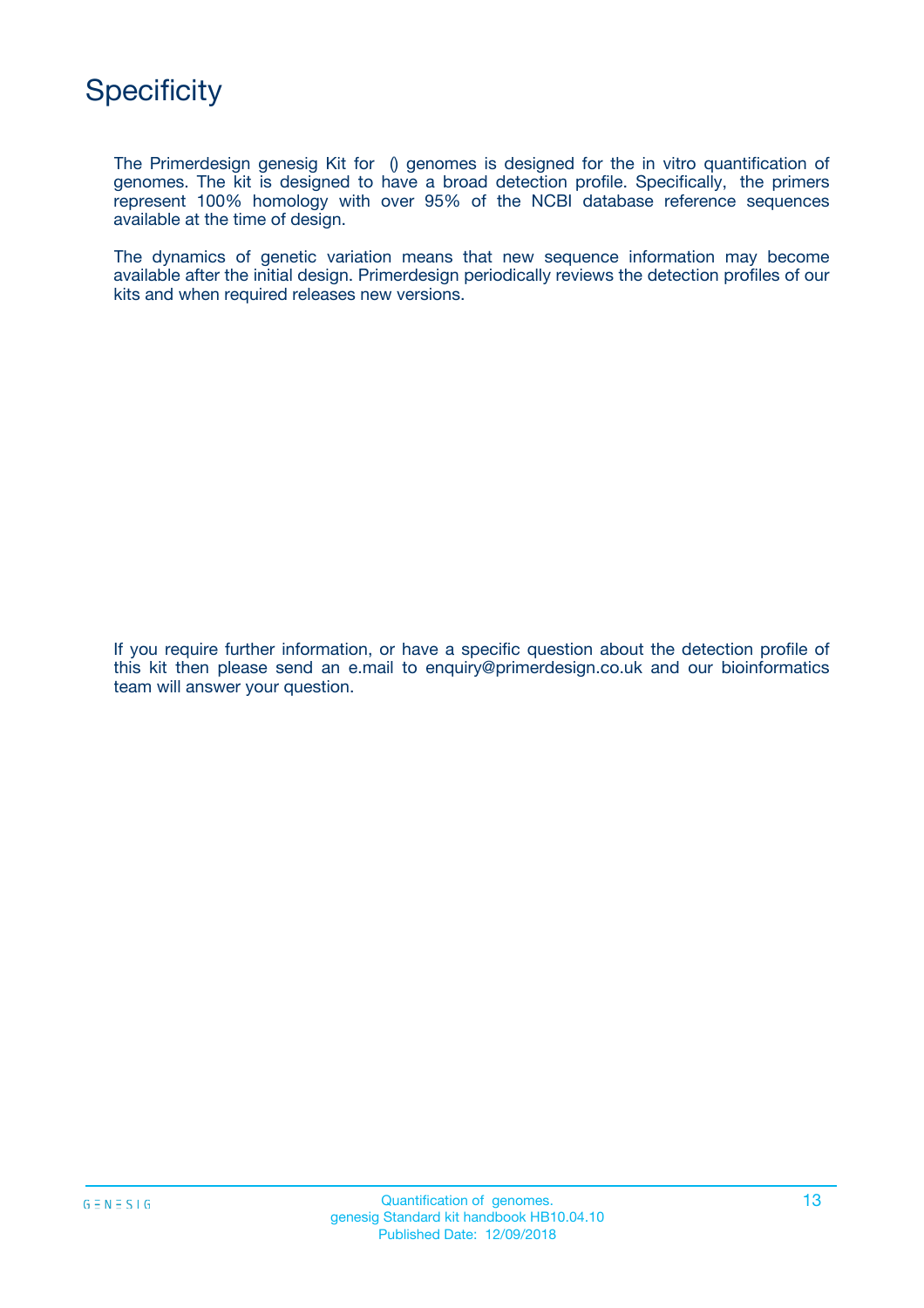## Kit contents

- **specific primer/probe mix (150 reactions BROWN)** FAM labelled
- **positive control template (for Standard curve RED)**
- **RNase/DNase free water (WHITE)** for resuspension of primer/probe mixes
- **Template preparation buffer (YELLOW)** for resuspension of positive control template and standard curve preparation

## Reagents and equipment to be supplied by the user

#### **Real-time PCR Instrument**

#### **Extraction kit**

This kit is recommended for use with genesig DNA/RNA extraction kit. However, it is designed to work well with all processes that yield high quality RNA and DNA with minimal PCR inhibitors.

#### **oasig**TM **lyophilised or Precision**®**PLUS 2X qPCR Master Mix**

This kit is intended for use with oasig or PrecisionPLUS2X qPCR Master Mix.

**Pipettors and Tips**

**Vortex and centrifuge**

**Thin walled 1.5 ml PCR reaction tubes**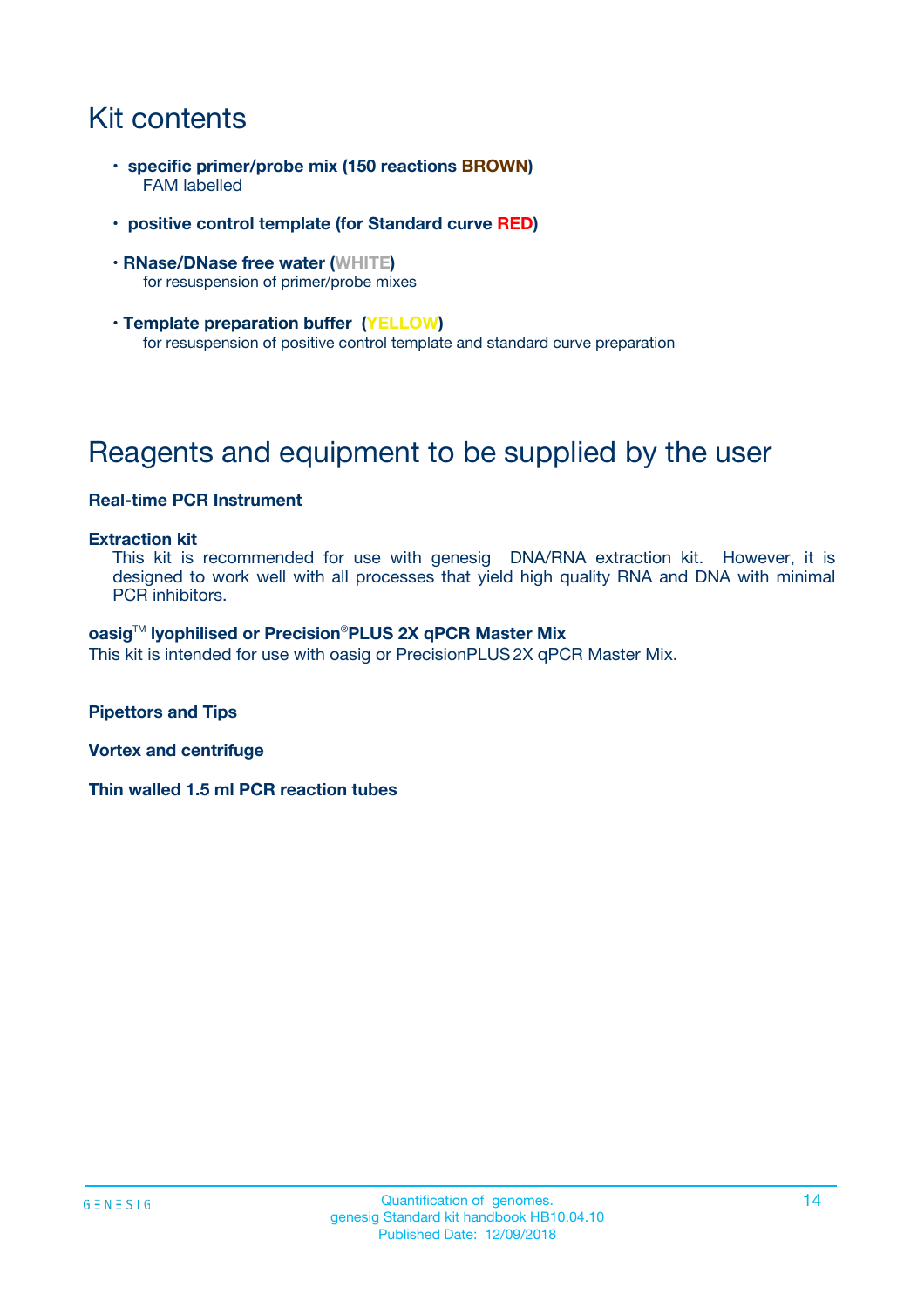### Kit storage and stability

This kit is stable at room temperature but should be stored at -20ºC on arrival. Once the lyophilised components have been resuspended they should not be exposed to temperatures above -20°C for longer than 30 minutes at a time and unnecessary repeated freeze/thawing should be avoided. The kit is stable for six months from the date of resuspension under these circumstances.

If a standard curve dilution series is prepared this can be stored frozen for an extended period. If you see any degradation in this serial dilution a fresh standard curve can be prepared from the positive control.

Primerdesign does not recommend using the kit after the expiry date stated on the pack.

### Suitable sample material

All kinds of sample material suited for PCR amplification can be used. Please ensure the samples are suitable in terms of purity, concentration, and DNA integrity. Always run at least one negative control with the samples. To prepare a negative-control, replace the template DNA sample with RNase/DNase free water.

### Dynamic range of test

Under optimal PCR conditions genesig detection kits have very high priming efficiencies of >95% and can detect less than 100 copies of target template.

### Notices and disclaimers

This product is developed, designed and sold for research purposes only. It is not intended for human diagnostic or drug purposes or to be administered to humans unless clearly expressed for that purpose by the Food and Drug Administration in the USA or the appropriate regulatory authorities in the country of use. During the warranty period Primerdesign genesig detection kits allow precise and reproducible data recovery combined with excellent sensitivity. For data obtained by violation to the general GLP guidelines and the manufacturer's recommendations the right to claim under guarantee is expired. PCR is a proprietary technology covered by several US and foreign patents. These patents are owned by Roche Molecular Systems Inc. and have been sub-licensed by PE Corporation in certain fields. Depending on your specific application you may need a license from Roche or PE to practice PCR. Additional information on purchasing licenses to practice the PCR process may be obtained by contacting the Director of Licensing at Roche Molecular Systems, 1145 Atlantic Avenue, Alameda, CA 94501 or Applied Biosystems business group of the Applera Corporation, 850 Lincoln Centre Drive, Foster City, CA 94404. In addition, the 5' nuclease assay and other homogeneous amplification methods used in connection with the PCR process may be covered by U.S. Patents 5,210,015 and 5,487,972, owned by Roche Molecular Systems, Inc, and by U.S. Patent 5,538,848, owned by The Perkin-Elmer Corporation.

### Trademarks

Primerdesign™ is a trademark of Primerdesign Ltd.

genesig $^\circledR$  is a registered trademark of Primerdesign Ltd.

The PCR process is covered by US Patents 4,683,195, and 4,683,202 and foreign equivalents owned by Hoffmann-La Roche AG. BI, ABI PRISM® GeneAmp® and MicroAmp® are registered trademarks of the Applera Genomics (Applied Biosystems Corporation). BIOMEK® is a registered trademark of Beckman Instruments, Inc.; iCycler™ is a registered trademark of Bio-Rad Laboratories, Rotor-Gene is a trademark of Corbett Research. LightCycler™ is a registered trademark of the Idaho Technology Inc. GeneAmp®, TaqMan® and AmpliTaqGold® are registered trademarks of Roche Molecular Systems, Inc., The purchase of the Primerdesign reagents cannot be construed as an authorization or implicit license to practice PCR under any patents held by Hoffmann-LaRoche Inc.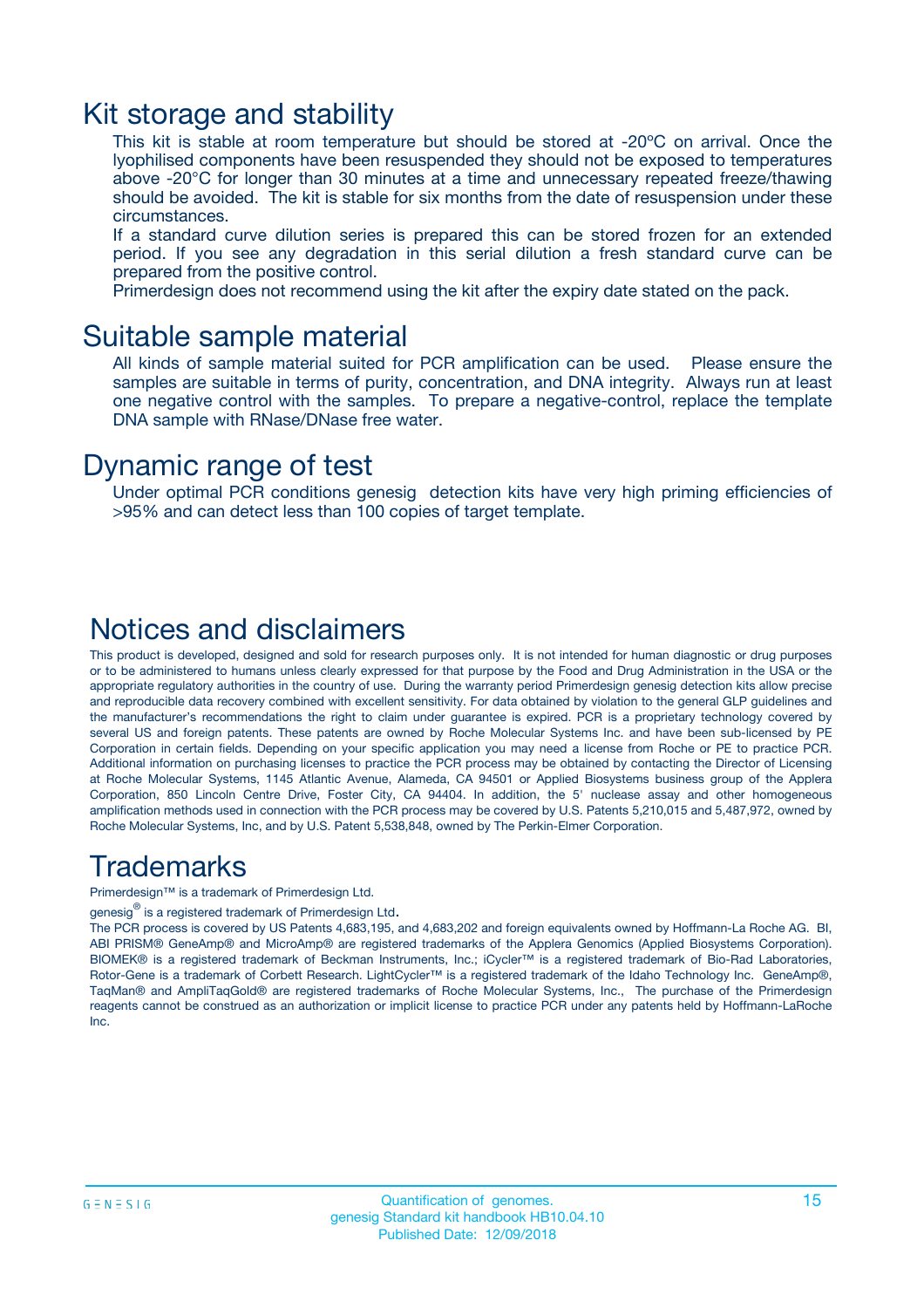## Principles of the test

#### **Real-time PCR**

A specific primer and probe mix is provided and this can be detected through the FAM channel.

The primer and probe mix provided exploits the so-called TaqMan® principle. During PCR amplification, forward and reverse primers hybridize to the DNA. A fluorogenic probe is included in the same reaction mixture which consists of a DNA probe labeled with a 5`-dye and a 3`-quencher. During PCR amplification, the probe is cleaved and the reporter dye and quencher are separated. The resulting increase in fluorescence can be detected on a range of qPCR platforms.

#### **Positive control**

For copy number determination and as a positive control for the PCR set up, the kit contains a positive control template. This can be used to generate a standard curve of copy number / Cq value. Alternatively the positive control can be used at a single dilution where full quantitative analysis of the samples is not required. Each time the kit is used, at least one positive control reaction must be included in the run. A positive result indicates that the primers and probes for detecting the target gene worked properly in that particular experimental scenario. If a negative result is obtained the test results are invalid and must be repeated. Care should be taken to ensure that the positive control does not contaminate any other kit component which would lead to false-positive results. This can be achieved by handling this component in a Post PCR environment. Care should also be taken to avoid cross-contamination of other samples when adding the positive control to the run. This can be avoided by sealing all other samples and negative controls before pipetting the positive control into the positive control well.

#### **Negative control**

To validate any positive findings a negative control reaction should be included every time the kit is used. For this reaction the RNase/DNase free water should be used instead of template. A negative result indicates that the reagents have not become contaminated while setting up the run.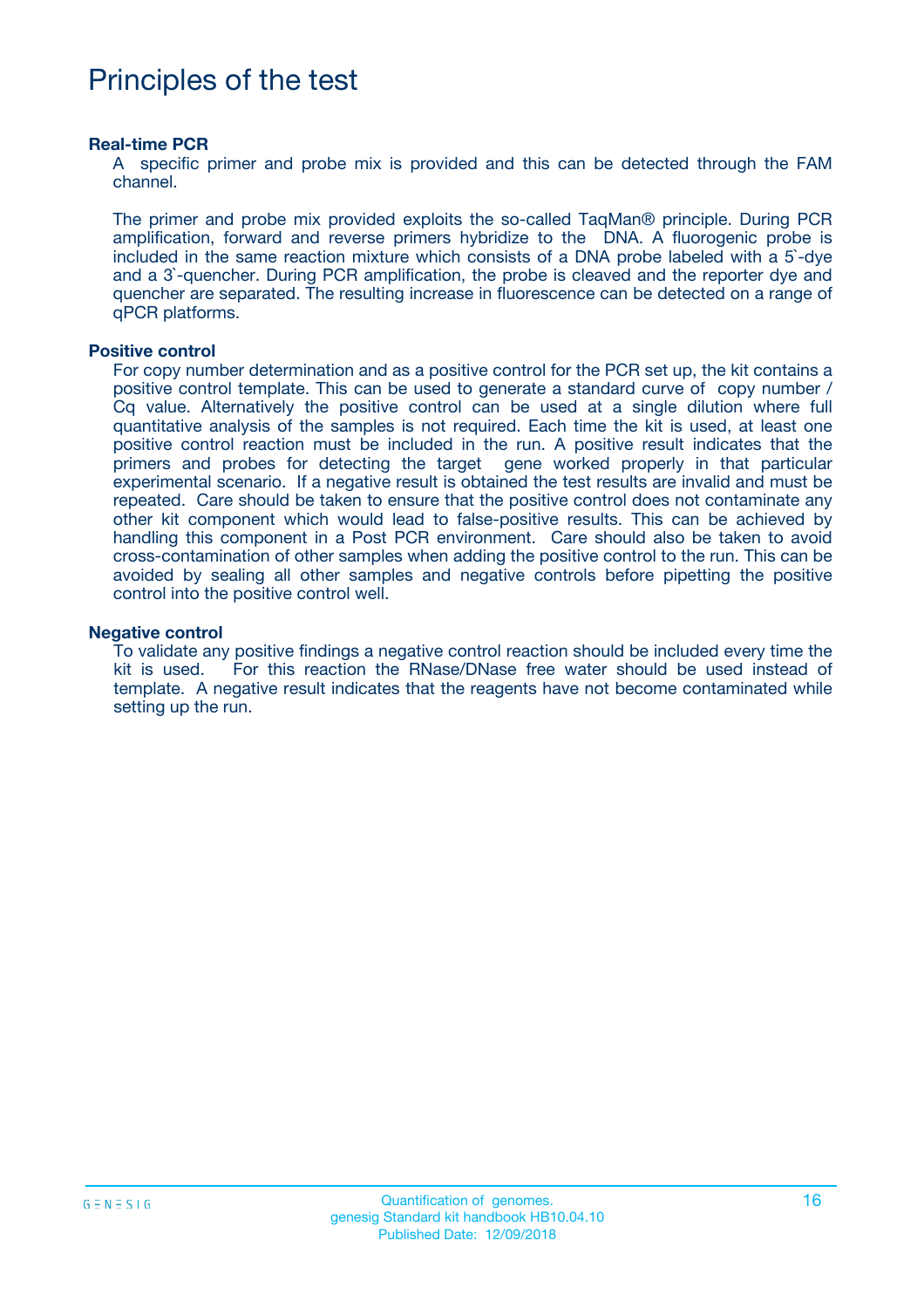### Resuspension protocol

To minimize the risk of contamination with foreign DNA, we recommend that all pipetting be performed in a PCR clean environment. Ideally this would be a designated PCR lab or PCR cabinet. Filter tips are recommended for all pipetting steps.

#### **1. Pulse-spin each tube in a centrifuge before opening.**

This will ensure lyophilised primer and probe mix is in the base of the tube and is not spilt upon opening the tube.

**2. Resuspend the kit components in the RNase/DNase free water supplied, according to the table below.**

To ensure complete resuspension, vortex each tube thoroughly.

| Component - resuspend in water | Volume        |
|--------------------------------|---------------|
| <b>Pre-PCR pack</b>            |               |
| primer/probe mix (BROWN)       | <u>165 นเ</u> |

#### **3. Resuspend the positive control template in the template preparation buffer supplied, according to the table below:**

To ensure complete resuspension, vortex the tube thoroughly.

| Component - resuspend in template preparation buffer | <b>Nolume</b> |
|------------------------------------------------------|---------------|
| <b>Post-PCR heat-sealed foil</b>                     |               |
| Positive Control Template (RED) *                    | 500 µl        |

\* This component contains high copy number template and is a VERY significant contamination risk. It must be opened and handled in a separate laboratory environment, away from the other components.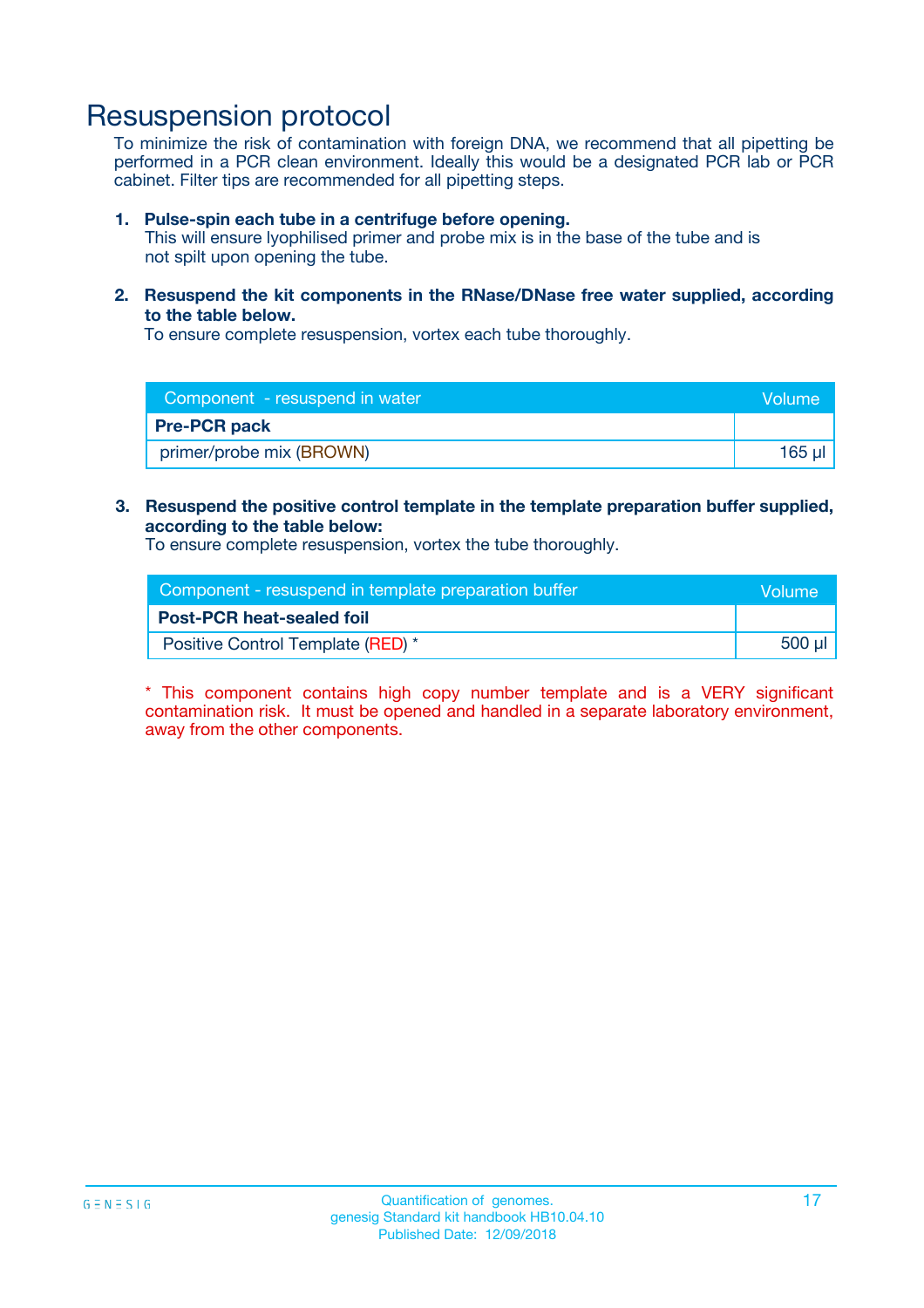## qPCR detection protocol

**1. For each DNA sample prepare a reaction mix according to the table below:** Include sufficient reactions for positive and negative controls.

| Component                                 | Volume           |
|-------------------------------------------|------------------|
| oasig or PrecisionPLUS 2X qPCR Master Mix | 10 $\mu$         |
| primer/probe mix (BROWN)                  | 1 $\mu$          |
| <b>RNase/DNase free water (WHITE)</b>     | $4 \mu$          |
| <b>Final Volume</b>                       | 15 <sub>ul</sub> |

- **2. Pipette 15µl of this mix into each well according to your qPCR experimental plate set up.**
- **3. Prepare DNA templates for each of your samples.**
- **4. Pipette 5µl of DNA template into each well, according to your experimental plate set up.**

For negative control wells use 5µl of RNase/DNase free water. The final volume in each well is 20µl.

**5. If a standard curve is included for quantitative analysis, prepare a reaction mix according to the table below:**

| Component                                 | Volume          |
|-------------------------------------------|-----------------|
| oasig or PrecisionPLUS 2X qPCR Master Mix | 10 µl           |
| primer/probe mix (BROWN)                  | 1 µI            |
| <b>RNase/DNase free water (WHITE)</b>     | $4 \mu$         |
| <b>Final Volume</b>                       | 15 <sub>µ</sub> |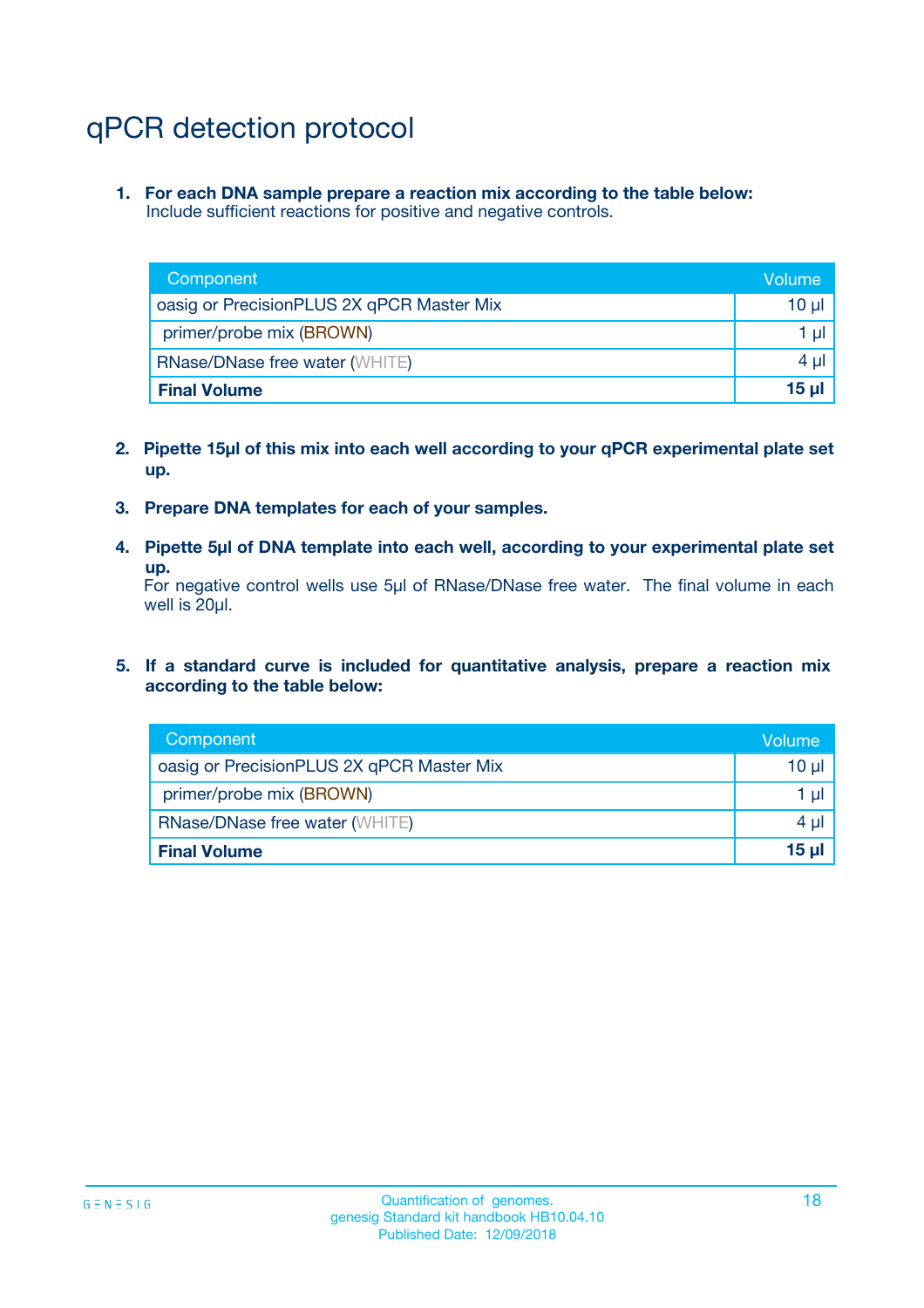### **6. Preparation of a standard curve dilution series.**

- 1) Pipette 90µl of template preparation buffer into 5 tubes and label 2-6
- 2) Pipette 10µl of Positive Control Template (RED) into tube 2
- 3) Vortex thoroughly
- 4) Change pipette tip and pipette 10µl from tube 2 into tube 3
- 5) Vortex thoroughly

Repeat steps 4 and 5 to complete the dilution series

| <b>Standard Curve</b>         | <b>Copy Number</b>     |
|-------------------------------|------------------------|
| Tube 1 Positive control (RED) | $2 \times 10^5$ per µl |
| Tube 2                        | $2 \times 10^4$ per µl |
| Tube 3                        | $2 \times 10^3$ per µl |
| Tube 4                        | $2 \times 10^2$ per µl |
| Tube 5                        | 20 per µl              |
| Tube 6                        | 2 per µl               |

7. Pipette 5µl of standard template into each well for the standard curve according to your experimental plate set up. The final volume in each well is 20µl.

## qPCR amplification protocol

Amplification conditions using oasig or PrecisionPLUS2X qPCR Master Mix.

|             | <b>Step</b>       | <b>Time</b>     | Temp  |
|-------------|-------------------|-----------------|-------|
|             | Enzyme activation | 2 min           | 95 °C |
| Cycling x50 | Denaturation      | 10 <sub>s</sub> | 95 °C |
|             | DATA COLLECTION * | 60 s            | 60 °C |

\* Fluorogenic data should be collected during this step through the FAM channel